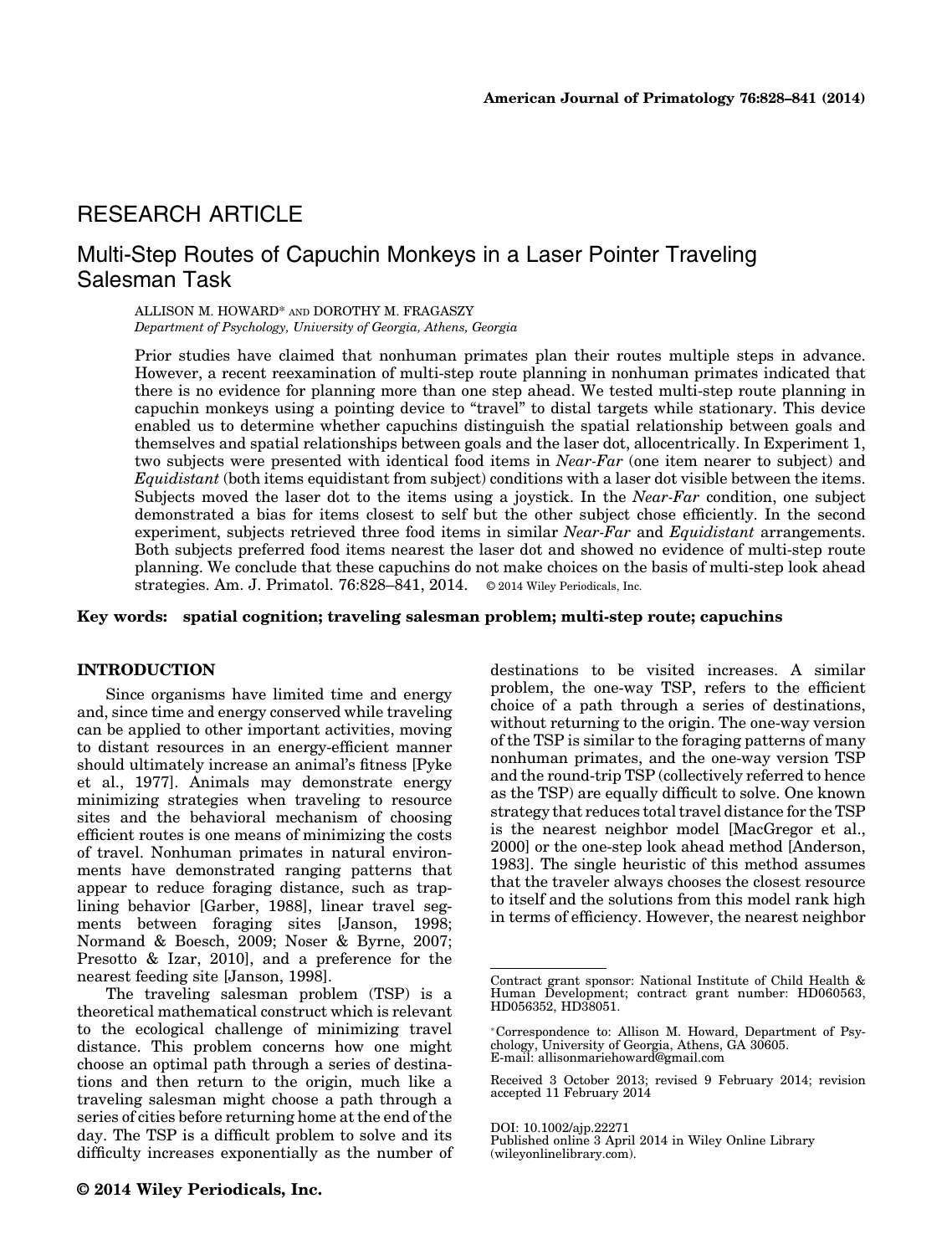model does not take into account the global layout of resources and thus tends to produce results that are less efficient than human performance in laboratory TSP tasks [Ormerod & Chronicle, 1999].

In tests of the TSP, nonhuman animals have demonstrated the use of strategies to minimize or reduce travel distances, although their paths have been longer than the optimal least distance path and also longer than human performance. Rats (Rattus norvegicus; Long‐Evans) performing a modified version of the TSP were shown to use a strategy that resembled the nearest neighbor model [Bureš et al., 1992]. Gibson et al. [2007] studied the performance of humans and pigeons (Columba livia) in finding efficient routes between a series of points. Traveling Salesman tasks of three, four, or five points were presented in a single horizontal line on a computer screen. Humans were required to click all points using a mouse while pigeons responded by pecking the screen. This TSP was considered one‐ way, as subjects were not required to return to the start point in order to complete the trial. Human participants were more efficient than a Monte Carlo model, or a random solution sequence. Humans were also more efficient than the nearest neighbor model, yet less efficient than the optimal route. Pigeons were more efficient than the Monte Carlo model, yet less efficient than the nearest neighbor model. However, when required to choose routes that were in the top 66% of all possible solutions, the pigeons learned to perform more efficiently and their routes became more comparable to the nearest neighbor model. This result indicates that when the costs of inefficiency are high, pigeons can learn to choose more efficient routes. However, in both these previous experiments, the nonhuman animals achieved maximal efficiency by approximating the nearest neighbor model, a model that fails to generate the minimum distance path considering the global distribution of points.

In real‐world foraging situations, using a strategy more sophisticated than the one‐step look ahead method may be unnecessary for foraging animals. Anderson [1983] demonstrated that the one‐step look ahead strategy would perform nearly as well as a few‐ step look ahead method if not all resources are visited by an animal, and surprisingly, better than a few‐step look ahead strategy if all resources are visited. Grove [2013] has also demonstrated that when resources are dense and foragers are highly perceptive of those resources, spatial memory does little to increase the likelihood of resource retrieval. That is, while searching, foragers choose or find the resource nearest to their current location, recreating the one‐step look ahead strategy. In effect, the cost of evolving a cognitive strategy that solves the TSP (i.e., finds the minimum distance route between a series of points) would be immense, while the payoff of having such a strategy is likely to be low given moderate to high resource densities.

Despite these findings, several studies have reported that monkeys and apes use multi‐step route minimization strategies in TSP tasks, traveling from one simulated foraging patch to another to retrieve remembered food resources [Cramer & Gallistel, 1997; MacDonald & Wilkie, 1990; Menzel, 1973]. In one notable example of route minimization, vervet monkeys (Cercopithecus aethiops) minimized their travel distance while retrieving food from baited opaque containers using a strategy that the authors claimed was more sophisticated than the nearest neighbor technique seen in both rats and pigeons [Cramer & Gallistel, 1997]. The authors also indicated that the monkeys demonstrated evidence of planning at least three choices in the future. In this experiment, the monkeys visited baited containers configured as the four vertices of a diamond. In some trials, the monkeys revisited the baited start location using a diamond‐shaped route through all four vertices. In other trials, the monkeys did not revisit the start location, using a zigzag route through the three baited locations that they visited. The authors indicated that these route choices maximized the rate of reward and required the subjects to look ahead at least two choices into the future.

In a recent reexamination of Cramer and Gallistel's results [1997] as well as the results of two other experiments indicating multi‐step route planning in nonhuman primates [MacDonald & Wilkie, 1990; Menzel, 1973], Janson [2013] finds no evidence for multi‐step route planning in nonhuman primates' solutions to the TSP. In the case of the vervet monkeys, Janson states that the monkeys were not preferentially revisiting the start location on the basis of whether a reward existed in that location. Instead, the vervets that did not retrieve a reward in the start location were performing sub‐optimally for the four‐vertex problem with which they were presented. Given this interpretation of Cramer and Gallistel's results, Janson compared the routes chosen by the vervets, as well as routes chosen by chimpanzees (Pan troglodytes) [Menzel, 1973] and routes of yellow‐nosed monkeys (Cercopithecus ascanius whitesidei) [MacDonald & Wilkie, 1990] to various models of route choice. His results indicate that the subjects in these experiments chose routes that were longer on average than the solutions of the nearest neighbor heuristic. These results call into question the ability of nonhuman primates to execute efficiently multi‐step routes that minimize travel distance, instead conforming to the performance of other nonhuman animals on the TSP.

Given the challenges of knowing *a priori* all potentially exploitable resource sites in a natural setting, it is unclear from field studies whether nonhuman primates prefer distance minimizing paths between multiple resource sites [Janson & Byrne, 2007]. It is clear that capuchin monkeys in natural settings demonstrate discounting of rewards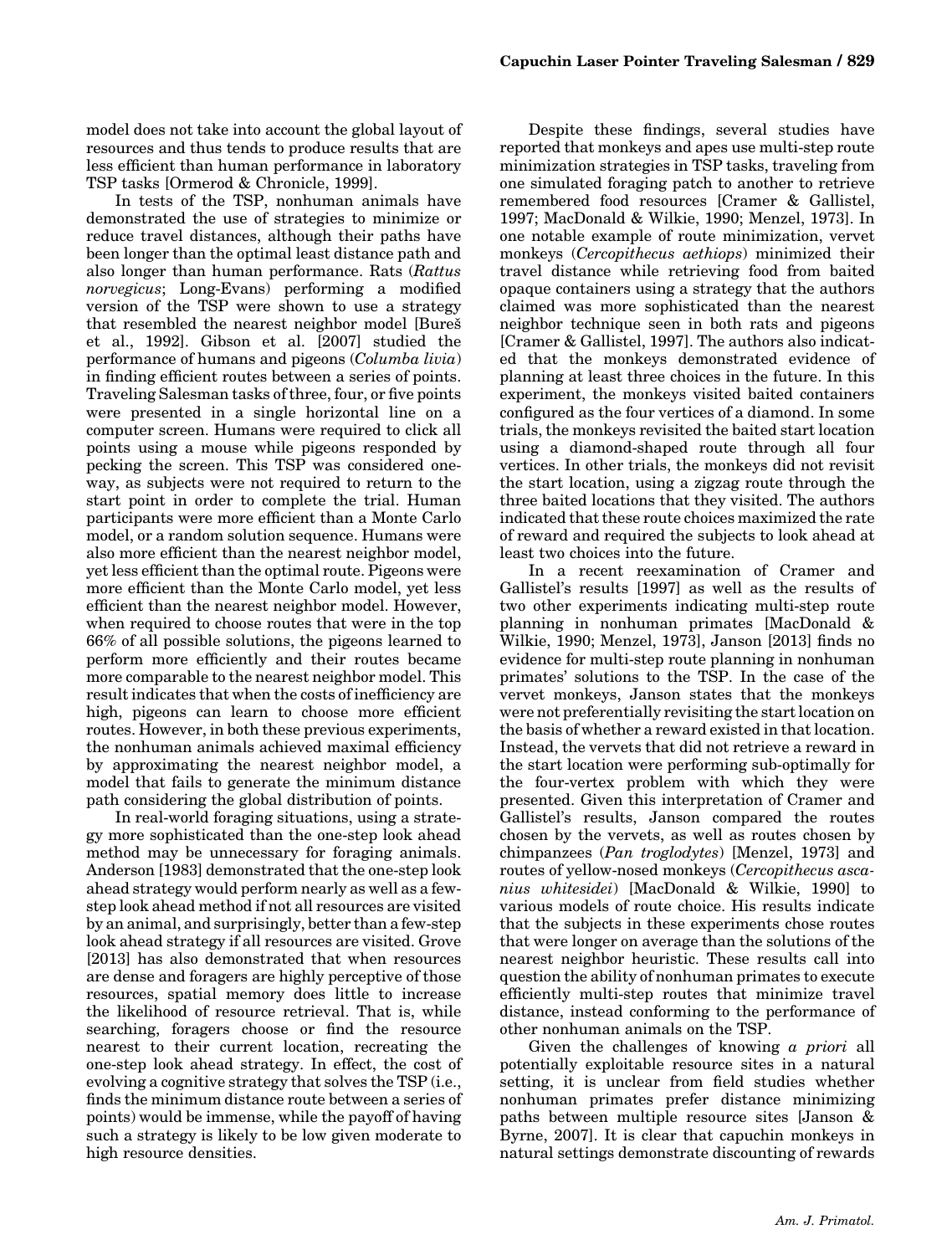when delays are incorporated in their retrieval, such that more distant rewards are less valued and proximal rewards are preferred [Janson, 1998, 2000]. This continues to be the case even when the energetic costs of locomotion between reward sites cease to exist. In a previous experiment, capuchin monkeys used a laser pointer to indicate desired food items of different sizes, types and distances from self [Menzel et al., 2008; Stone, 2008; Stone et al., 2008]. The monkeys remained stationary and, after making their choice, a human researcher delivered their chosen food item. When the items were of the same type and size, capuchins significantly preferred proximal food items to foods placed at a greater distance from themselves. Together with results from wild monkeys demonstrating discounting of resource value based on distance of the resource from the group may indicate the use of a strategy resembling the nearest neighbor model, although this has not previously been tested. Also of interest, Fragaszy et al. [2009] demonstrated that capuchins performing a computerized maze task were less likely to take a route that eventually led to the goal, but initially led away from that goal than they were to take a route leading directly to the goal. Taken in conjunction with capuchins' preference for resource proximity, this may indicate a preference for reward immediacy or may demonstrate an inability to plan an efficient path in the two-dimensional space of the computerized maze.

Also relevant to studies of spatial decision making and efficiency is the question of how these animals specify the locations of objects in their environment, or their spatial frame of reference. Specifying the location of an object in space using information about the location of other objects is considered use of an allocentric frame of reference, while specifying that object's location in relation to oneself is egocentric. The use of an allocentric frame of reference by capuchin monkeys has had mixed results in previous studies. Potì [2000] demonstrated that capuchin monkeys (Cebus apella) performing a simulated foraging experiment involving rotation of a feeding platform and concealed food items showed a bias for encoding the location of the hidden food item using and egocentric frame of reference; their use of the allocentric frame was relatively weak. This is in contrast with results from field observations which appear to indicate that capuchins (Cebus nigritus) use an allocentric frame of reference in the wild [Presotto & Izar, 2010]. Failure to use an allocentric frame of reference when planning a multi‐step route may result in inefficient travel sequences, as the spatial relationships between the subject and other objects are prioritized over the spatial relationships between the objects themselves.

Field studies and laboratory experiments have come to different conclusions regarding the multistep route planning and spatial reference frames of

analysis are in opposition to the interpretations of the authors whose results he reexamined, while also contradicting many primatologists' interpretations of the ranging patterns of nonhuman primates traveling in natural environments. Our study presents the results of two experiments designed to test alternative predictions regarding path choice and spatial reference frame in tufted capuchin monkeys (Sapajus apella spp.). We investigated whether capuchin monkeys plan a multi‐step route through two and three node, one‐way TSPs using a nearest neighbor heuristic or some more complex look‐ahead strategy. Since we were interested in efficiency of path choices and spatial frame of reference without the added challenge of spatial memory, subjects in this experiment were allowed visual access to all the goal locations and associated foods throughout each trial. If capuchin monkeys use cognitively complex look‐ ahead strategies, we expected to see a preference for goal locations in an order that indicates a multi‐step look‐ahead strategy. If, as Janson [2013] has suggested, capuchins do not execute multi‐step route minimization, we expected performance that conforms to the nearest neighbor model. In general, simulated foraging experiments appropriate for this type of test occur in either  $(A)$  a three-dimensional testing space with real goal sites or (B) in a virtual space such as a computerized maze task where goal sites and spatial relations between them and the subject are simulated. In real‐world foraging situations, initial route planning and subsequent route execution phases occur from distinct visual perspectives on the part of the foraging animal. The change in visual perspective as the array of potential goal sites is progressively exploited and its effect on path choice has not been previously studied. In the current study, the monkeys used a laser pointer apparatus [Menzel et al., 2008; Stone, 2008; Stone et al., 2008] to indicate preferred objects at a distance in real three‐dimensional space. The nature of this design means that subjects manipulating the joystick are stationary while the laser dot moves through the environment. Thus, the perspective of the subject is not updated as each subsequent choice is made, the directional effect of any potential nearest neighbor preferences or egocentric frame of reference is constant and unchanging throughout each trial, and nearest neighbor food items are differentiable from foods nearest to the laser dot throughout the course of the experiment. The use of the laser pointer apparatus is useful in keeping the design constant and the subject's perspective stationary throughout the experiment and the trials, making subjects' choices simpler to interpret. Also, the removal of spatial memory from the task's cognitive requirements makes it simpler. We acknowledge, however, that the laser pointer paradigm may have been perceived by the subjects as more foreign, and thus more difficult than the spatial

nonhuman primates. The results of Janson's [2013]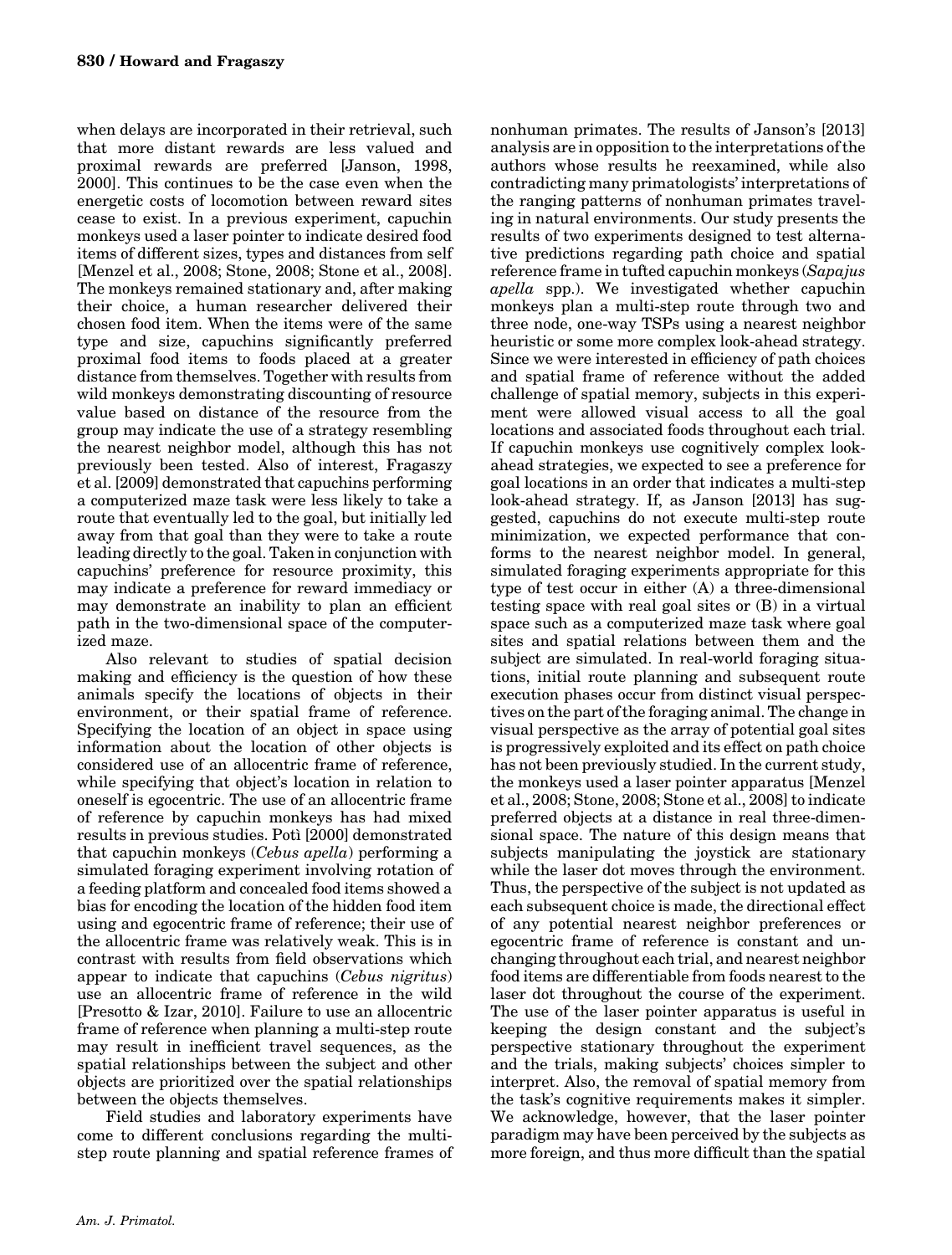decision making which occurs in real world foraging situations.

Experiment 1 tests the spatial decision making of capuchin monkeys on the basis of the distance between a laser dot and two food items. The laser pointer apparatus keeps the design and subjects' perspective stationary throughout the spatial choice process. The two arrangements of Experiment 1 allow us to test the subjects' ability to dissociate the distance between the laser dot and self from the distance between the laser dot and the foods. This requires an allocentric frame of reference, a prerequisite to spatial planning [Potì, 2000]. Experiment 2 builds upon the results of Experiment 1, testing whether capuchin monkeys look more than one step in the future when making spatial decisions. We continue to test the influence of distance from self on these multi‐step spatial decisions in Experiment 2. Multi‐step route minimization in both experiments of this study will require the subjects to make their choices using an allocentric frame of reference.

# EXPERIMENT 1

# Method

# Subjects

Two adult male capuchins (Leo and Xenon) (Sapajus apella spp.), ages 18 and 25, from the Primate Cognition and Behavior Laboratory at the University of Georgia participated in this experiment. These individuals were pair housed, but their cage mates did not participate in this experiment. The subjects had been previously tested in various behavioral experiments, including computerized maze tasks [e.g., Fragaszy et al., 2009] and laser‐ pointer tasks [Stone, 2008; Stone et al., 2008]. Subjects had no experience with this design prior to the data presented in this study. However, during Stone's [2008] work, these same subjects gained experience retrieving food items of higher and lower value at distances nearer to and farther from the subject himself. All monkeys were fed a consistent diet of monkey chow and fruit twice a day throughout the experiment, and water was available ad libitum. This study complied with protocols approved by the Institutional Animal Care and Use Committee of the University of Georgia and complied with all laws regulating animal care and use in the United States. The study also adhered to the principles of the American Society of Primatologists for the ethical treatment of primates.

# Apparatus

The subjects were transported from their home cages to a transparent acrylic testing cage (64 cm  $\times$  47 cm  $\times$  78 cm cage, sitting 84 cm above the floor) located in a hallway  $(2.2 \text{ m} \times 12.2 \text{ m})$  of the Primate Cognition Laboratory. Subjects sat on a metal perch (30 cm above the cage floor) while working, and



Fig. 1. Subject manipulating joystick‐controlled laser apparatus.

extended their arm through an opening in one side of the testing cage to contact a joystick apparatus (Fig. 1). The metal joystick controlled a projected laser dot by directing a motorized pan‐tilt head (Bescor, MP‐101b) attached to a laser pointer (Fig. 2). The red laser dot projected onto the gray cement floor of the hallway. The motorized pan‐tilt head stood on a tripod 108 cm above the floor on the right side of the testing cage.

# Procedure

Two food items of equal size and type (e.g., peanut halves, multigrain cereal, fresh fruit) were placed on the floor of the hallway in front of the testing cage.



Fig. 2. Motorized pan‐tilt head and joystick apparatus.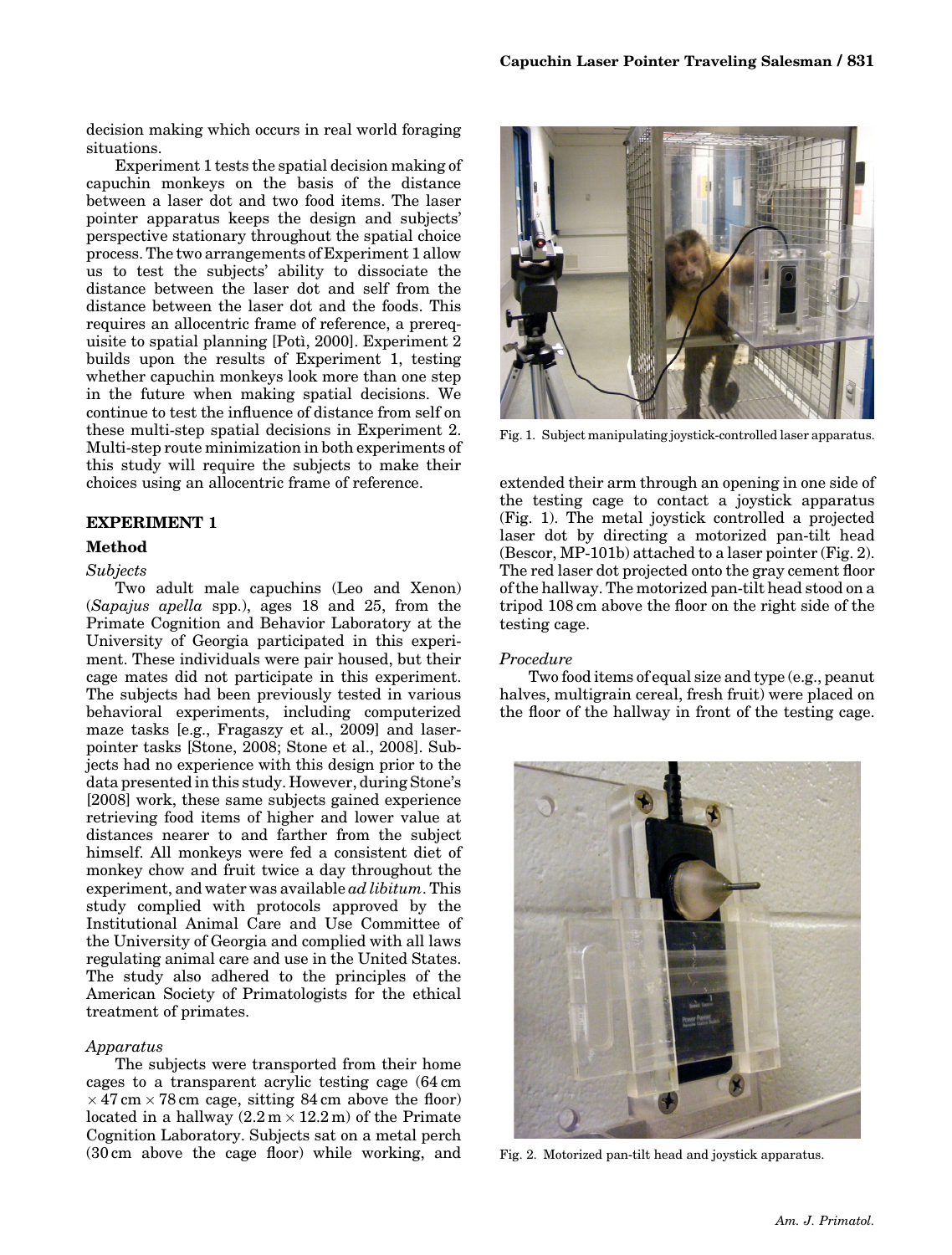The food type was varied throughout testing to increase motivation, but in any given trial, the two foods presented simultaneously were identical. The laser dot was placed between the two food items, such that the ratio between the distance from the dot to food A and the distance from the dot to food B was 1:1, 1:2, 1:3, or 1:4. The metric distances of these ratios are provided in Table I, and the relationship between time and distance traveled was equivalent (i.e., the distance ratios were also representative of the ratios of time between the resources). For the experimental layouts described in Experiment 1 and Experiment 2, the velocity of the laser pointer movement as controlled by the pan‐tilt apparatus was approximately 50 cm/s. However, the manipulation of the apparatus demanded a great deal of attention on the part of the subjects, and the path taken between two food items usually deviated from a straight line between the two points. Table II shows the cumulative total distance the laser dot needed to travel for each ratio in Experiment 1 and the minimum time required for the laser dot to travel this distance, considering choice of the item nearest the laser dot first or last. Actual trials typically consisted of between 30 sec and 2 min of contact time for the monkeys directly manipulating the joystick. Delivery times (the time required for the experimenter to bend down, pick up the food item and step up to the opening in the front of the testing cage), by contrast, were less

TABLE I. Distance Ratios Between Food and Laser Dot in Experiment 1

| Ratio | Distance                                  |
|-------|-------------------------------------------|
| 1:1   | $0.75 \,\mathrm{m}$ : $0.75 \,\mathrm{m}$ |
| 1:2   | $0.5 \,\mathrm{m}$ : 1 m                  |
| 1:3   | $0.375$ m: $1.125$ m                      |
| 1:4   | $0.3 \,\mathrm{m}$ : $1.2 \,\mathrm{m}$   |

Note: The distances between the laser dot and food items at each distance ratio experimental condition.

TABLE II. Distance and Minimum Possible Time of Total Routes in Experiment 1

| Ratio | Total<br>distance<br>(nearest)<br>item first)<br>(c <sub>m</sub> ) | Total<br>distance<br>(nearest)<br>item last)<br>(c <sub>m</sub> ) | Minimum<br>time<br>(nearest)<br>item first)<br>(sec) | Minimum<br>time<br>(nearest)<br>item last)<br>(sec) |
|-------|--------------------------------------------------------------------|-------------------------------------------------------------------|------------------------------------------------------|-----------------------------------------------------|
| 1:1   | 225                                                                | 225                                                               | 4.5                                                  | 4.5                                                 |
| 1:2   | 200                                                                | 250                                                               | 4                                                    | 5                                                   |
| 1:3   | 187.5                                                              | 262.5                                                             | 3.75                                                 | 5.25                                                |
| 1:4   | 180                                                                | 270                                                               | 3.6                                                  | 5.4                                                 |

Note: The cumulative total distance for each ratio in Experiment 1 and the minimum time required for the laser dot to travel this distance, considering choice of the item nearest the laser dot first or last.

than three seconds for any given trial. For this reason, the capuchins' spatial decisions are compared in terms of the total minimum distances the laser dot was required to travel in order to contact the food items in a given order. The food delivery paths were not included in the comparison as the delay to food delivery varied negligibly with the distance between where the laser dot was left and the subject itself.

There were two arrangements of resources, resulting in two conditions for Experiment 1, Near-Far and Equidistant (Fig. 3). The distance ratios between the resources and the laser dot were the same in both Near-Far and Equidistant conditions. In the Equidistant condition, the two resources were placed at equal distances (2.7 m) from the subject. In the Near-Far condition, the two resources differed in their distance from the subject, at 0.5 and 2.3 m from the opening in the front of the testing cage. Figure 3 illustrates the starting location of the laser dot for each of the ratios in the Near-Far and Equidistant conditions.

The design of this experiment simulated real‐ world foraging situations in which an animal must choose a path by which to retrieve two resources separated by some distance. Unlike real‐world foraging, the animal was not required to locomote to retrieve the resources in this experiment, and therefore its perspective was not changed through the course of its spatial decisions. At the beginning of each trial, the animal made a choice between two food items, a choice which it could make by (A) choosing randomly, (B) preferentially traveling in one direction over another, or (C) preferentially choosing to retrieve first the resource that would result in the shortest path between the two points. The Near‐Far trials placed in opposition an animal's spatial decisions based on proximity of a resource to itself with spatial decisions based on the efficiency of a route between both resources. Unlike some real‐ world foraging situations, the animal was not required to remember the locations of the resources while making its spatial decisions.

A trial began with both food items placed on the floor. A human experimenter stood to the right of the subject, removing and replacing the joystick apparatus from the front of the acrylic testing cage. A second human experimenter stood by the initial location of the laser dot. The subject manipulated the joystick controlling the laser dot to contact the food. When the laser dot came within approximately 2.5 cm of the food, the subject was verbally praised and the joystick was withdrawn. Following each choice, the chosen food was delivered to the subject. Once the subject had consumed the food, the joystick was returned to him. The subject completed the trial by retrieving the second food item in the same manner as the first. Trials in which the subject did not retrieve the second food item were discarded. While the experimental setup involved interruptions between each choice of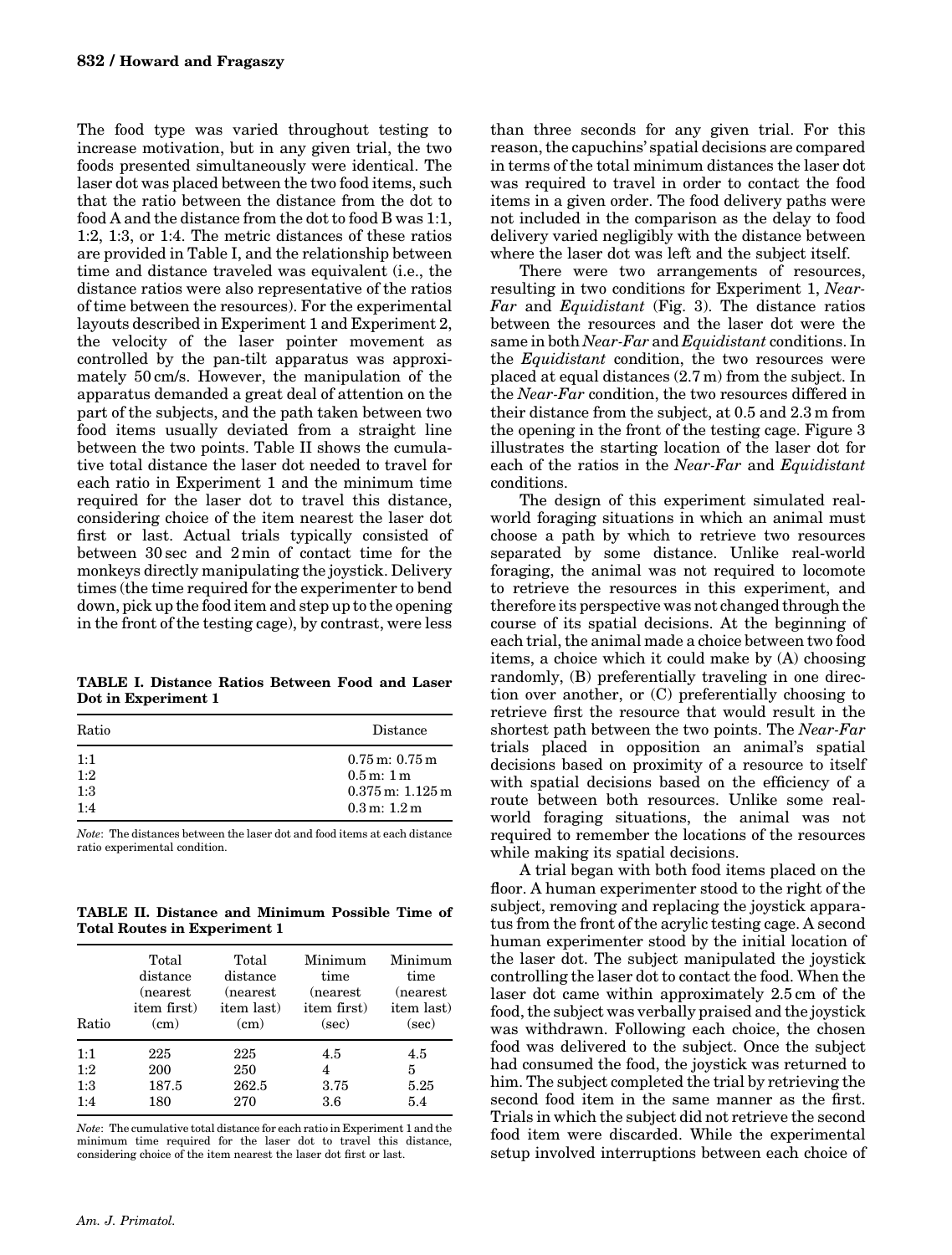

Fig. 3. Experiment 1: Equidistant and Near-Far conditions. Red dots depict starting points for the laser dot at each distance ratio.

food item, we believe that these choices were not considered as distinct problems by the subjects. The subjects were motivated to continue testing until all food items had been retrieved from the testing space during each trial and were frustrated by any delays in access to the joystick as long as there was food to be retrieved. We believe that this behavior is an indicator of continued attention to the remaining food items in the experimental space even while retrieving one food item at a time.

The distance traveled by the laser dot was the dependent variable of this experiment. It was important that the manner in which the food was delivered to the subject did not confound the distance traveled by the cursor. Therefore, the distance traveled by the experimenter in delivering the food was designed to replicate the distances between the food choices made by the subjects. An experimenter stood directly behind (in the Equidistant condition) or beside (in the Near‐Far condition) the laser dot as the subjects made their food choice. After the subject's choice, the experimenter walked in a straight line path from her start location to the location of the first food item, retrieved the food item, and then took a straight‐line path to deliver the food to the subject (Fig. 4). These delivery routes were not marked on the floor of the array to prevent the subjects from directing the cursor to these marks. The experimenter

then stood directly behind or beside the laser dot again, in the location where the subjects paused the cursor after their first choice. Occasionally, the subjects continued to manipulate the joystick after their first choice, and before the joystick was removed from their reach. These manipulations of the joystick did not appear to be visually guided, as the subjects were visually tracking the experimenter walking toward the food item, and not the laser dot. In the Equidistant condition, this often resulted in the laser dot being left on the wall of the hallway. In these trials, the experimenter placed the laser dot back upon the floor of the experimental space before the joystick was returned to the subject.

A single least distance path existed for each distance ratio and condition. For the subject, the only disadvantage to an inefficient route was the time delay in receiving the food reward. Subjects were apparently sensitive to the time required to complete the task, refusing to participate if the laser dot moved more slowly than usual (due to battery condition). Thus, while there was no upper limit on the duration of the trials, we believe subjects were sensitive to minimizing time to resource retrieval. In this experiment, the most efficient path was always to choose the food item closest to the laser dot first. In an Equidistant 1(left):3(right) trial (i.e., 1: 3 distance ratio in the distance between food item A and the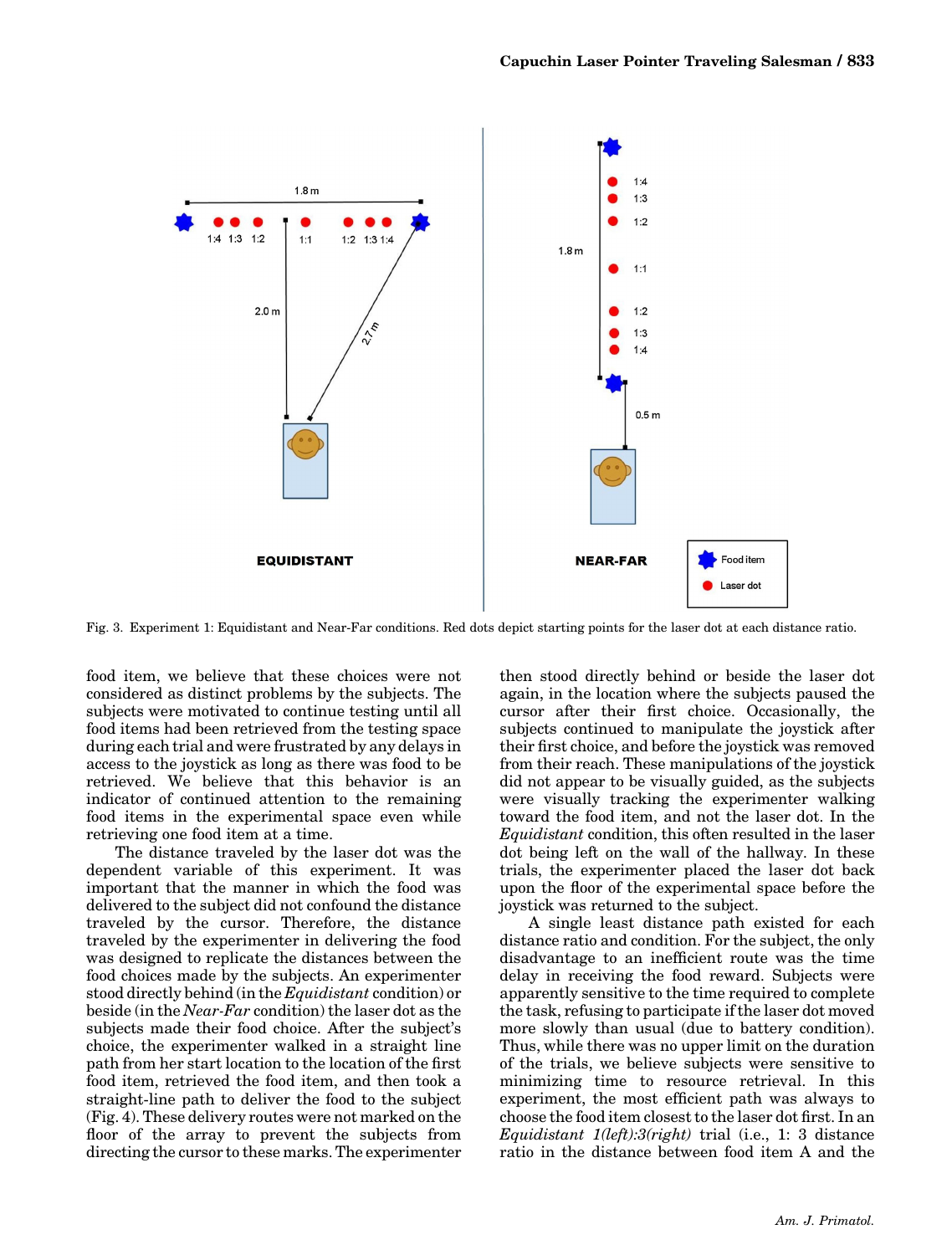

Fig. 4. Least distance paths and food delivery routes for Equidistant and Near-Far 1:3 distance ratio in Experiment 1.

laser dot, and food item B and the laser dot, with the closest food on the left), the least distance path was to direct the laser dot 37.5 cm to the left in the first choice, followed by 1.5 m to the right in the second choice (Fig. 4). An inefficient first choice (e.g., directing the laser dot to the right in the previous example) caused an increase in total trip length proportionate to the distance ratio of the trial. For example, a first choice of the food item on the right in the 1(left):3(right) trials would mean an increase in total trip length of 0.75 m. In Near‐Far trials, the least distance path required the subject to direct the laser dot both toward and away from himself in successive choices, and sometimes away from himself first. For example, the least distance path for a Near‐Far 1(far):3(near) trial (i.e., 1:3 distance ratio, closest food to laser dot is the food farther from the subject) required the subject to direct the laser dot 37.5 cm away from himself, followed by 1.5 m toward himself. This response was expected to be more challenging for the capuchins than first choosing the food item closer to self.

# Analysis

A binomial test was conducted to analyze the frequencies of the subjects' preferences for food items proximal to the laser dot and proximal to the subject himself. For distance ratios 1:2, 1:3, and 1:4, a

one‐tailed binomial test was performed to determine if the frequency of distance minimizing choice was significantly greater than the null hypothesis of 0.5. For the 1:1 distance ratio, a two-tailed binomial test was performed to test whether subjects significantly preferred either of the two equidistant food items.

# Results

In the *Equidistant* condition, Leo consistently chose the food item closer to the laser dot for distance ratios greater than and equal to 1:3  $(1(\text{left}):3(\text{right}),$  $P = 2 \times 10^{-5}$ ; 1(right):3(left),  $P = 0.02$ ; 1(left):4(right),  $P = 0.006; I(right).4(left), P = 2 \times 10^{-4})$ , and had an insignificant preference for the food item closer to the laser dot in the 1:2 distance ratio  $(1(\text{left}):2(\text{right})$  and  $1(right):2(left), P=0.06)$  (Table III). In the 1:1 distance ratio, although neither food item was closer to the laser dot, Leo showed a significant preference for the left-most food item  $(P = 0.003)$  (Table IV). Xenon significantly preferred the food items closest to the laser dot in all ratios of the Equidistant condition greater than and equal to  $1:2$  (1(left):2(right),  $P = 0.02$ ;  $1(right):2(left), P = 0.006; 1(left):3(right), P = 0.006;$  $1(right):3(lef), P = 9.5 \times 10^{-7}; 1(lef);4(right), P = 2 \times$  $10^{-4}$ ; 1(right):4(left),  $P = 2 \times 10^{-5}$ ) (Table III). In the 1:1 ratio, Xenon did not show any preference for the left or right food item  $(P = 0.3)$  (Table IV).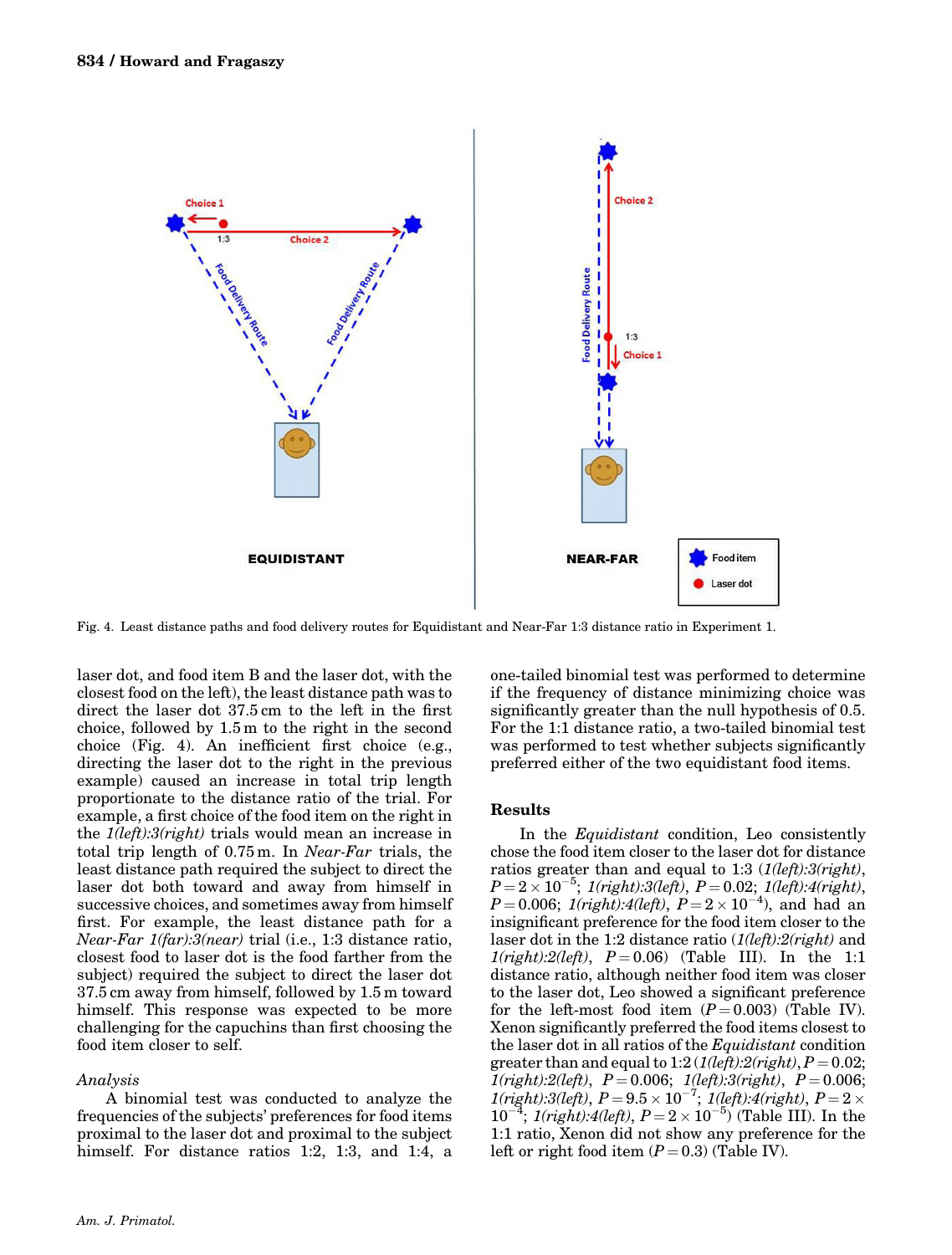|             |              | 1:2               |             | 1:3              |                  | 1:4              |                   |
|-------------|--------------|-------------------|-------------|------------------|------------------|------------------|-------------------|
| Condition   | Subject      | Left              | Right       | Left             | Right            | Left             | Right             |
| Equidistant | Leo<br>Xenon | 14<br>$15^*$      | 14<br>$16*$ | $19**$<br>$16*$  | $15^*$<br>$20**$ | $16*$<br>$18***$ | $18**$<br>$19***$ |
|             |              | Near              | Far         | Near             | Far              | Near             | Far               |
| Near-Far    | Leo<br>Xenon | $20**$<br>$18***$ | 13<br>13    | $20**$<br>$20**$ | 10<br>$18***$    | $20**$<br>$20**$ | 9<br>$20**$       |

TABLE III. Frequency of Choosing the Closer Food Item across Trial Types for 1:2, 1:3, and 1:4 Distance Ratios in Experiment 1

Note: Leo preferred the food item closer to the laser dot for distance ratios greater than and equal to 1:3 in the Equidistant condition. Xenon significantly preferred the food items closest to the laser dot in all distance ratios of the equidistant condition greater than and equal to 1:2. In the Near-Far condition, both subjects significantly preferred the least distance route in every distance ratio when the food closest to the laser was also closest to himself. All trial types  $n = 20$ .

 $n = 20. \ *P < 0.05. \ *P < 0.001.$ 

In the *Near-Far* condition, Leo significantly preferred the least distance route in every distance ratio when the food closest to the laser was also closest to himself. Leo chose the least distance route in all 20 trials of the 1:2, 1:3, and 1:4 distance ratios  $(P=9.5\times10^{-7})$  (Table III). In the 1:1 ratio, neither first food choice yielded a more efficient route, but Leo showed a significant preference for the food item closer to himself  $(P = 0.01182)$  (Table IV). Xenon chose the food item closest to the laser dot in every distance ratio of the Near‐Far condition when that food item was also closest to himself  $(1(near):2(far))$ ,  $P = 2 \times 10^{-4}$ ; 1(near):3(far),  $P = 9.5 \times 10^{-7}$ ; 1(near):4  $(far)$ ,  $P = 9.5 \times 10^{-7}$ ) (Table III). Xenon also chose the item closes to the laser dot first in the  $1(far):3(near)$ and  $1(far):4(near)$  distance ratios when this item was further from himself ( $P = 9.5 \times 10^{-7}$ ). Xenon did not, however, first choose the food item nearest the laser dot in the 1(far):2(near) condition when the laser dot was closer to the far food item  $(1(far):2(near), P = 0.1)$ (Table III). In the 1:1 Near‐Far condition, Xenon did

TABLE IV. Frequency of Food Item Choice for the 1:1 Distance Ratio in Experiment 1

|             |              | 1:1         |  |
|-------------|--------------|-------------|--|
| Condition   | Subject      | Left        |  |
| Equidistant | Leo<br>Xenon | $17*$<br>7  |  |
|             |              | 1:1         |  |
| Condition   | Subject      | Near        |  |
| Near-Far    | Leo<br>Xenon | $16*$<br>14 |  |

Note: In the 1:1 distance ratio, Xenon did not have a significant preference for food item in the Near‐Far or Equidistant conditions. Leo showed a significant preference for the left and near food items. All trial types  $n = 20$ .<br>  $\mathbb{P} < 0.05$  not have a significant preference for either food item, although the front food item was closer to the subject himself  $(P = 0.1)$  (Table IV).

#### **Discussion**

In real‐world foraging situations, route planning and execution occur from distinct visual perspectives on the part of the foraging animal. Experiment 1 tested whether monkeys make efficient route choices independent of the location of the desired resources in relation to their current position. The two subjects tested varied in their ability to disambiguate the distance between their goal and themselves and the distance between their goal and the laser dot. These results indicate that some individual capuchins disassociate their current position from a location outside of themselves when making spatial decisions, a skill that may be necessary for multi‐step route planning.

In the *Equidistant* condition, when there was a large difference between choosing the nearest food item first versus last (i.e., 1:3 and 1:4 distance ratios), both subjects chose the food item closest to the laser dot significantly more often. When these choices were more similar (i.e., 1:2 distance ratio) in the *Equidis*tant condition, Leo showed an insignificant preference (70% of trials) for the item closer to the laser dot, while Xenon still significantly preferred the most efficient route. These results indicate that at least one capuchin monkey used the allocentric frame of reference in his choices of food item, contrasting with the findings of Potì [2000] which showed weak use of the allocentric frame of reference in capuchin monkeys.

In the Near-Far condition, Leo did not prefer the food item closest to the laser dot first in any ratios when this food was farther from himself. However, in these trials, Leo also did not significantly prefer the food item closest to himself. These results may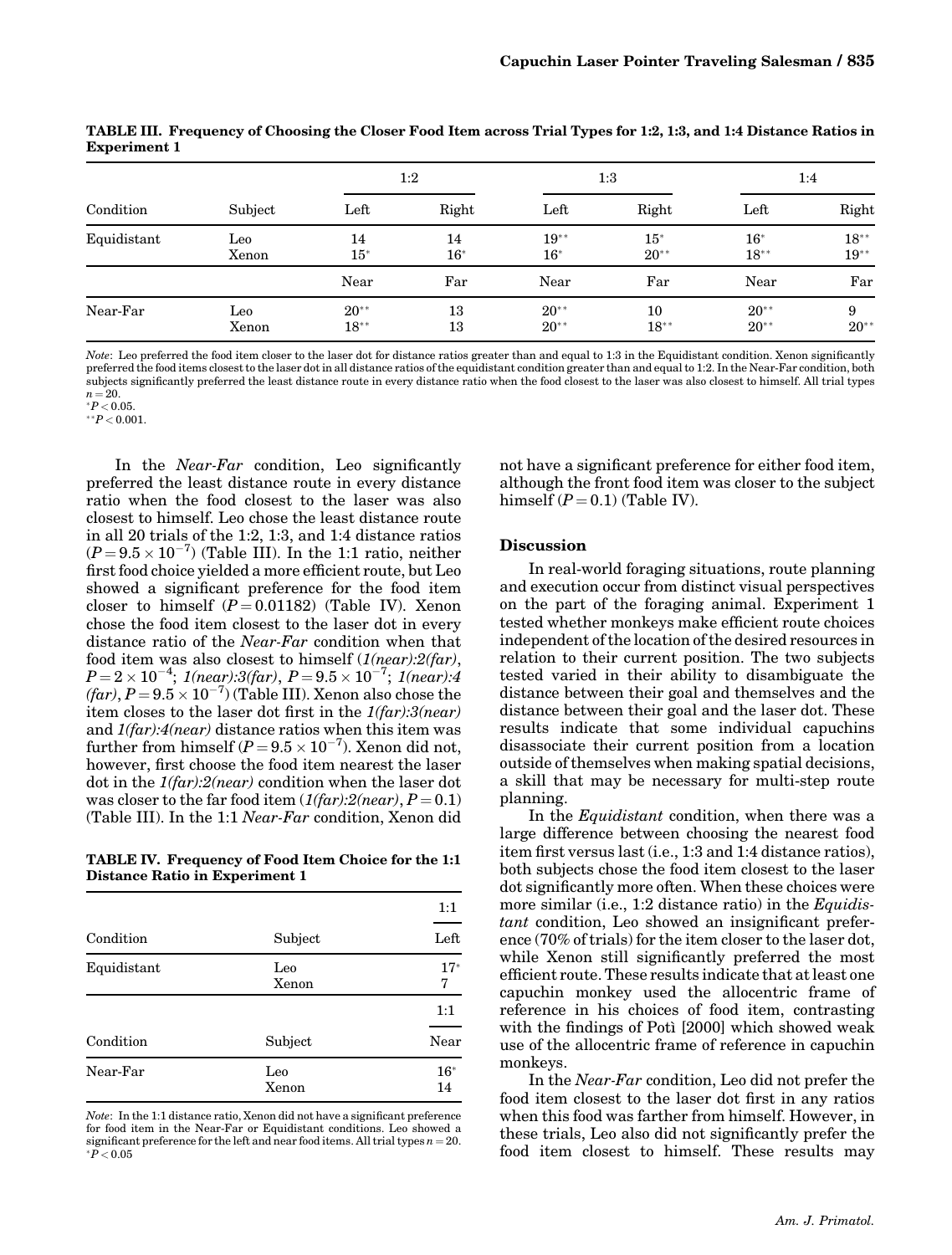indicate a bias for items closest to self, which interfered with the choice of an efficient route.

Xenon chose the shorter cumulative path significantly more often than the longer path in almost every ratio across both the Equidistant and Near‐Far conditions, demonstrating a preference for the food item nearest to the laser dot. The only condition in which Xenon did not significantly prefer the food item closest to the laser dot first was the 1:2 Near‐Far condition in which the laser dot was closer to the food item that was farther from the subject himself. This indicates a bias for items closest to self, given that Xenon chose the most efficient route in the 1:2 distance ratio in the Equidistant condition. At larger distance ratios, placement of the food items nearer or farther from himself did not affect Xenon's choice of route.

When the laser dot was placed at a 1:1 distance ratio between the two food items, there was no leastdistance path, since choosing either of the two food items would have resulted in the same total path length. Therefore, we expected that if a bias for objects closer to self influenced their choices, subjects would demonstrate a preference for the item closest to self in the Near‐Far condition, but show no preference for either direction in the Equidistant condition. Xenon demonstrated no bias for any food location, left/right or near/far, when the two food items were equidistant from the laser pointer. In the 1:1 distance ratio, Leo preferred the food item to his left in the Equidistant condition, and the food item closest to himself in the Near‐Far condition. The preference for the near food item was predicted by a bias for items closest to self, and indeed, Leo did not choose the most efficient route in any of the trials in the Near-Far condition, a result we attribute to his bias for items closest to self. The left side bias demonstrated by Leo in the Equidistant condition was not expected, however, and was only seen in this 1:1 distance ratio. When both choices were equal, Leo demonstrated a prepotent motor response, first directing the laser pointer to the left food item, then to the right.

The results of Experiment 1 partially conform to the observation by Fragaszy et al. [2009] that capuchins performing a computerized maze task were less likely to take a route that eventually led to the goal, but initially led away from that goal than a route leading directly to the goal. In this experiment, the necessity of initially moving the laser pointer away from himself interfered with Leo's choice of a route that would eventually efficiently retrieve all the food items of the array. Xenon did not share this bias, nor a side bias, as he chose efficient routes in both experimental conditions.

# EXPERIMENT 2

This experiment tested the influence of items nearer to the subject in selecting an efficient route with three, rather than two goal locations, and concurrently, whether capuchin monkeys using a laser pointer to indicate desired food items would plan an efficient route at least two goal sites in the future. The choice of either of the two food items nearest to the laser dot would yield an equal distance to the first and second choices. However, choosing the most efficient path through all three food items required the subjects to look ahead to the third food choice.

In addition to retrieving more food items, the subjects had to complete the entire route before receiving a food reward. In this way, the experiment differed from experiment 1 in which rewards followed each choice. However, this design allowed the movement of the experimenter delivering the food items to duplicate the movement of the laser pointer, and avoided the problem of the experimenter's path differing from the path chosen by the subjects.

# Method

# Subjects and apparatus

The subjects and apparatus of Experiment 2 were the same as Experiment 1. The trials took place in the same test space described in Experiment 1. Adherence to institutional, local, and societal legal requirements was the same as described in Experiment 1.

# Procedure

Following completion of Experiment 1, both subjects completed 24 training trials in which they were required to contact first two, then three food items with the laser dot before these items were given to the subject. These training trials increased in distance from 60 cm between food items until reaching to the final testing distance. From the very first training trial, subjects contacted all available food items, despite the delay in reward.

In the testing phase of Experiment 2, three food items of equal size and type were placed in a straight line on the floor in the hallway in front of the testing cage (Fig. 5). The laser dot was placed between two of the three food items, 76 cm from two and further (1.5 m) from the third food item. There were two arrangements of the food items, resulting in two conditions for Experiment 2 similar to the Equidistant/Near-Far conditions in Experiment 1. For each condition, the laser dot was positioned equidistant between two of the three food items (Fig. 5). In the Near-Far condition, the laser dot was either between the two food items nearer to the subject or between the two food items farther from the subject. In the Equidistant condition, the laser dot was between the two left‐most food items, or the two right‐most food items. Thus, there were four possible arrangements of the food items and the laser dot: Near‐Far(near), Near‐Far(far), Equidistant(left), Equidistant(right), with the parenthetical word indicating the location of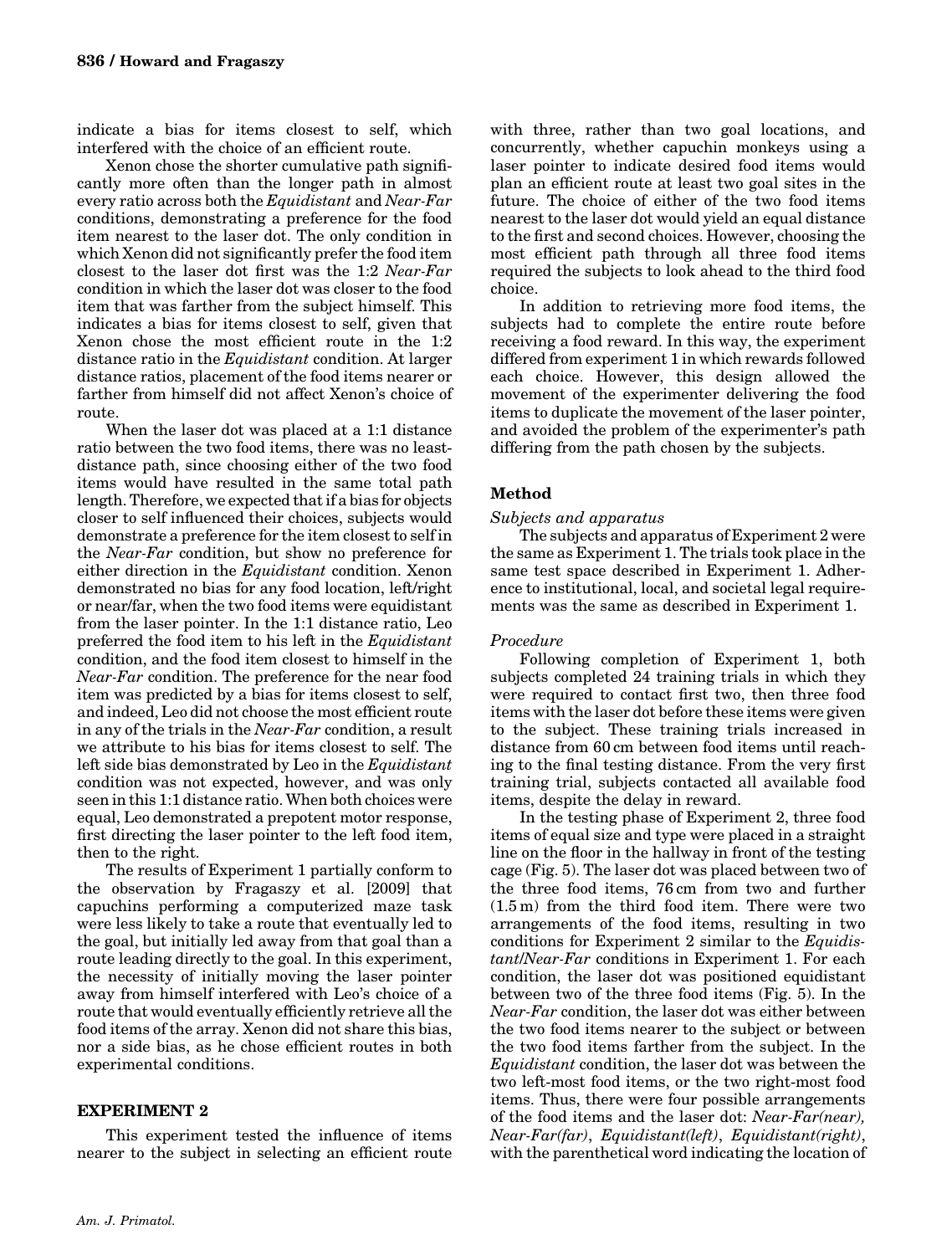

Fig. 5. Least distance paths and food delivery routes for Equidistant and Near‐Far conditions in Experiment 2.

the laser dot between either the nearest, farthest, left‐most, or right‐most pairs of food items. The arrangements of the food items and locations of the laser dot are depicted in Figure 5.

The subject manipulated the joystick controlling the laser dot to contact the food item. When the laser dot came within 2.5 cm of the food item, the subject was verbally praised and Experimenter 1 withdrew the joystick. Experimenter 2 immediately walked along a predetermined route (Fig. 5) to collect the food item, but no food was delivered until the end of the trial. Once Experimenter 2 was standing stationary at the location where the first food item had been retrieved, Experimenter 1 returned the joystick, and the subject made the second choice. This procedure was repeated for the third food item. Following the third choice, Experimenter 2 walked along the predetermined route to deliver all three food items to the subject. Subjects completed all three choices in every trial of Experiment 2.

For the Equidistant(left) and Equidistant(right) conditions, the laser dot was positioned directly between two of the three food items, while the third food item was farther away. If a subject considered only his first choice, the left or right nearest neighbor food item would have equally minimized travel distance of the first leg of the trip. However, the first choice impacted the second and third choices, such that there existed a single least distance path to collect all food items (Fig. 5). A single, straight‐line path across the plane of food items minimized the distance of the route. For example, the most efficient first choice considering the entire array in the perpendicular‐left condition would be the left‐most food item. A first choice of the center food item would cause an increase in the length of the total route of the laser dot by 0.9 m. A first choice of the far food item would increase the length of the total route of the laser dot by 0.74 m. This was true for all the other tested conditions as well. Table V shows the cumulative total distance for each possible choice pattern in Experiment 2 and the minimum time required for the laser dot to travel this distance. In the Near- $Far(Near)$  and  $Near-Far(Far)$  trials, the distance ratios of choices were the same as in the Equidistant conditions. However, the proximity of food items to the subjects themselves was expected to impact choice.

Experiment 2 was similar to a real-world foraging situation in which an animal must choose a path by which to retrieve three resources separated by some distance, where two of those resources are equidistant from the start location, while a third resource is located farther away. At the beginning of each trial, the animal made a choice among three food items, a choice which it could make by (A) choosing randomly among the three food items, (B) preferentially traveling in one direction over another (i.e., left/ right; near/far), (C) preferentially choosing the food items nearest to the start point, with no specific

TABLE V. Distance and Minimum Possible Time of Total Routes in Experiment 2

**A**---------------------**B**---------------------**C**

**x** 

| Choice<br>order                | Total distance<br>(cm) | Minimum time<br>(nearest item first) (sec) |
|--------------------------------|------------------------|--------------------------------------------|
| A, B, C                        | 256                    | 5.12                                       |
| <b>B</b> , <b>A</b> , <b>C</b> | 346                    | 6.92                                       |
| C, A, B                        | 346                    | 6.92                                       |
| A, C, B                        | 346                    | 6.92                                       |
| C, B, A                        | 330                    | 6.6                                        |
| B, C, A                        | 420                    | 8.4                                        |

Note: The cumulative total distance for each possible choice pattern in Experiment 2 and the minimum time required for the laser dot to travel this distance, considering that items A and B are the two items closest to the laser dot, while item C is farthest from the laser dot.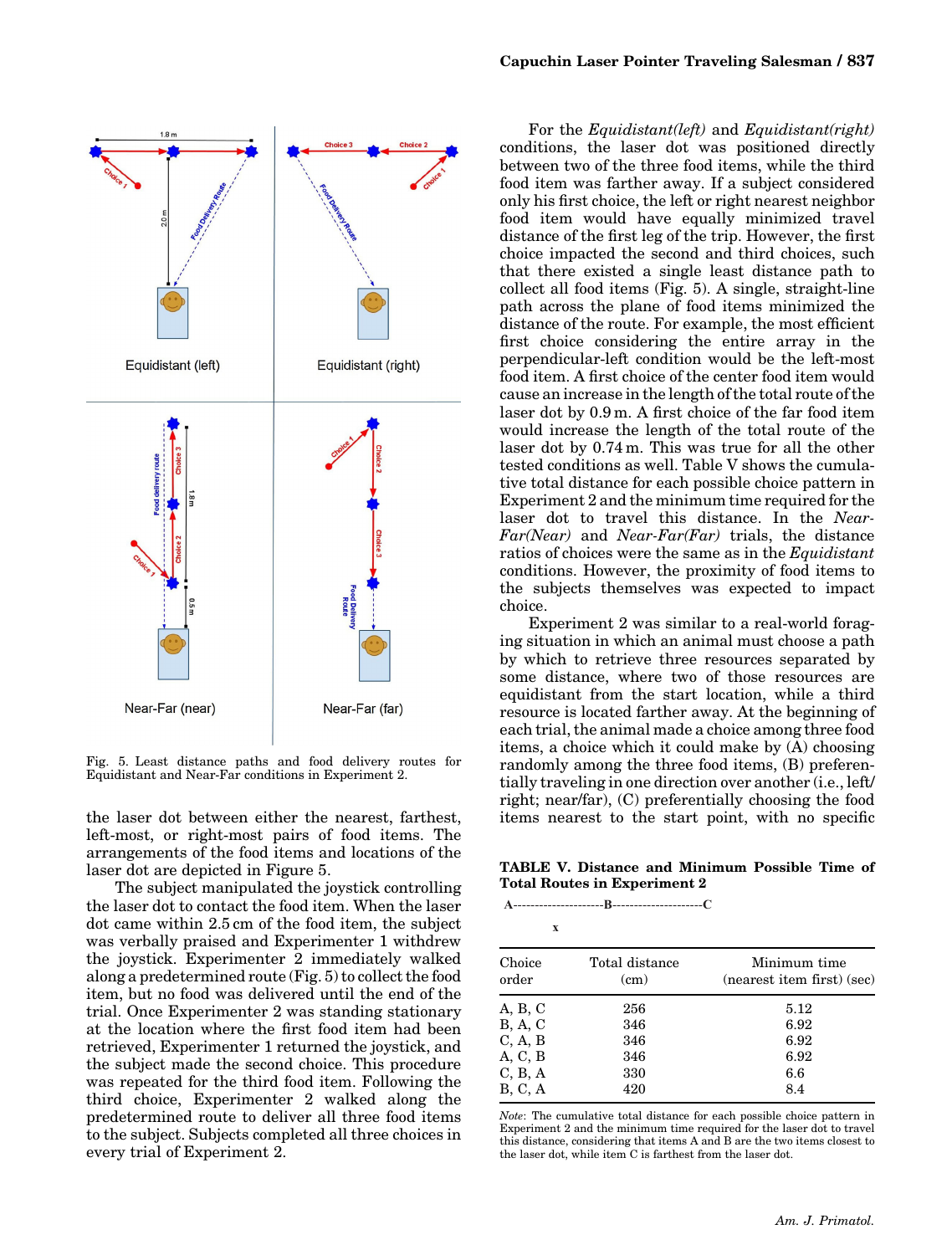preference for one of the two nearest food items, or (D) preferentially choosing to retrieve first the one nearest food item that would result in the shortest path among all three points. The *Near-Far* trials placed in opposition an animal's spatial decisions based on proximity of a resource to itself with spatial decisions based on the efficiency of a route between both resources.

# Analysis

A one‐tailed binomial test was used to evaluate the hypothesis that the monkeys would prefer the two food items nearest the laser dot, with the probability  $(P)$  that the monkeys would choose a nearest neighbor option in any trial equal to two thirds. A one‐tailed binomial test also was used to evaluate the hypothesis that subjects would prefer a first food choice that would minimize the total route distance. Although there were three possible first food choices, the two of interest were the two food items closest to the laser dot, one of which resulted in the most efficient route to all three food items. Thus, the null hypothesis predicted that the probability of first choosing the food item that would produce the most efficient route (hereafter the most efficient first choice) would not be significantly greater than 0.5.

# Results

Both subjects significantly preferred the nearest neighbor choices in the Near-Far(near) and Equidistant(left) conditions, choosing one of the two food items nearest the laser dot in 12 out of 12 trials (Table VI). Leo also selected the nearest neighbor choices in 12 of 12 trials in the  $Equidistant (right)$ condition. In the *Near-Far(far)* condition, both subjects chose the nearest neighbor choices in 11 out of 12 trials. In the Equidistant(right) condition, Xenon selected the nearest neighbor food item in 9 of 12 trials.

Of the two nearest neighbor food items, one represented the most efficient first choice for every

TABLE VI. Frequency of Nearest Neighbor First Choices in the Near‐Far and Equidistant Conditions in Experiment 2

|             | Leo   | Xenon  |
|-------------|-------|--------|
| Near-Far    |       |        |
| Near        | $12*$ | $12^*$ |
| Far         | 11    | 11     |
| Equidistant |       |        |
| Left        | $12*$ | $12*$  |
| Right       | $12*$ | 9      |

Note: Both subjects significantly preferred the food items nearest the laser dot in the *Near-Far(near)* and  $\overline{Equidistant(left)}$  conditions. All trial types  $n = 12$ .  $*P < 0.05$ .

trial type considering the entire array of available food items. That is, first choice of the item at the far end of the array and not the middle item would minimize total travel distance. Leo did not prefer the item at the far end of the array significantly for any of the trial types in the Near-Far or Equidistant conditions. In the  $Near-Far(far)$  condition, Leo significantly chose the middle food item that was closer to himself first  $(P = 0.04)$ . However, in the Near-Far(near) condition, Leo did not significantly prefer the food item closer to himself  $(P=0.15)$ (Table VII). Xenon preferred the item at the far end of the array in the Near-Far(near) condition when this item was closest to himself  $(P<0.01)$ , but he showed a significant preference for the middle item as a first choice (the item closer to himself) in the Near‐  $Far(far)$  condition ( $P < 0.001$ ). In the *Equidistant*(left) condition when the item at the far end of the array was to his left, Xenon preferred this distance minimizing option  $(P < 0.01)$ . However, in the Equidistant(right) condition, Xenon did not significantly prefer either of the two nearest neighbor choices. Following a choice of the most efficient first food item, both subjects most often chose the nearest neighbor second food item (Table VIII).

# **Discussion**

In Experiment 1, we demonstrated that some capuchin monkeys disambiguate the distance between resources and themselves from the distance between a laser dot and the resource. Experiment 2 investigated route choice more closely, testing whether capuchin monkeys choose multi‐step routes between three resource sites by looking ahead multiple steps in the future or by using a simpler strategy that does not prioritize route minimization. The results of Experiment 2 demonstrate that

TABLE VII. Frequency of Efficient First Choices in the Near‐Far and Equidistant Conditions in Experiment 2

|             | Leo   | Xenon     |
|-------------|-------|-----------|
| Near-Far    |       |           |
| Near        | 9     | $12^{**}$ |
| Far         | $2^*$ | $0**$     |
| Equidistant |       |           |
| Left        | 8     | $11*$     |
| Right       | 5     | 3         |

Note: Leo did not prefer the most efficient first choice significantly for any of the trial types in the Near-Far or Equidistant conditions. In the Near-Far(far) condition, Leo significantly preferred the inefficient first choice. Xenon preferred the most efficient first choice in the Near-Far(near) condition when the most efficient first choice was closest to himself and significantly preferred the inefficient first choice in the Near-Far(far) condition. In the Equidistant(left) condition when Xenon preferred the most efficient first choice and in the Equidistant(right) condition, Xenon did not significantly prefer either of the two nearest neighbor choices. All trial types  $n = 12$ .<br>\* $P < 0.05$ .

 $*$  $*$  $P$  < 0.001.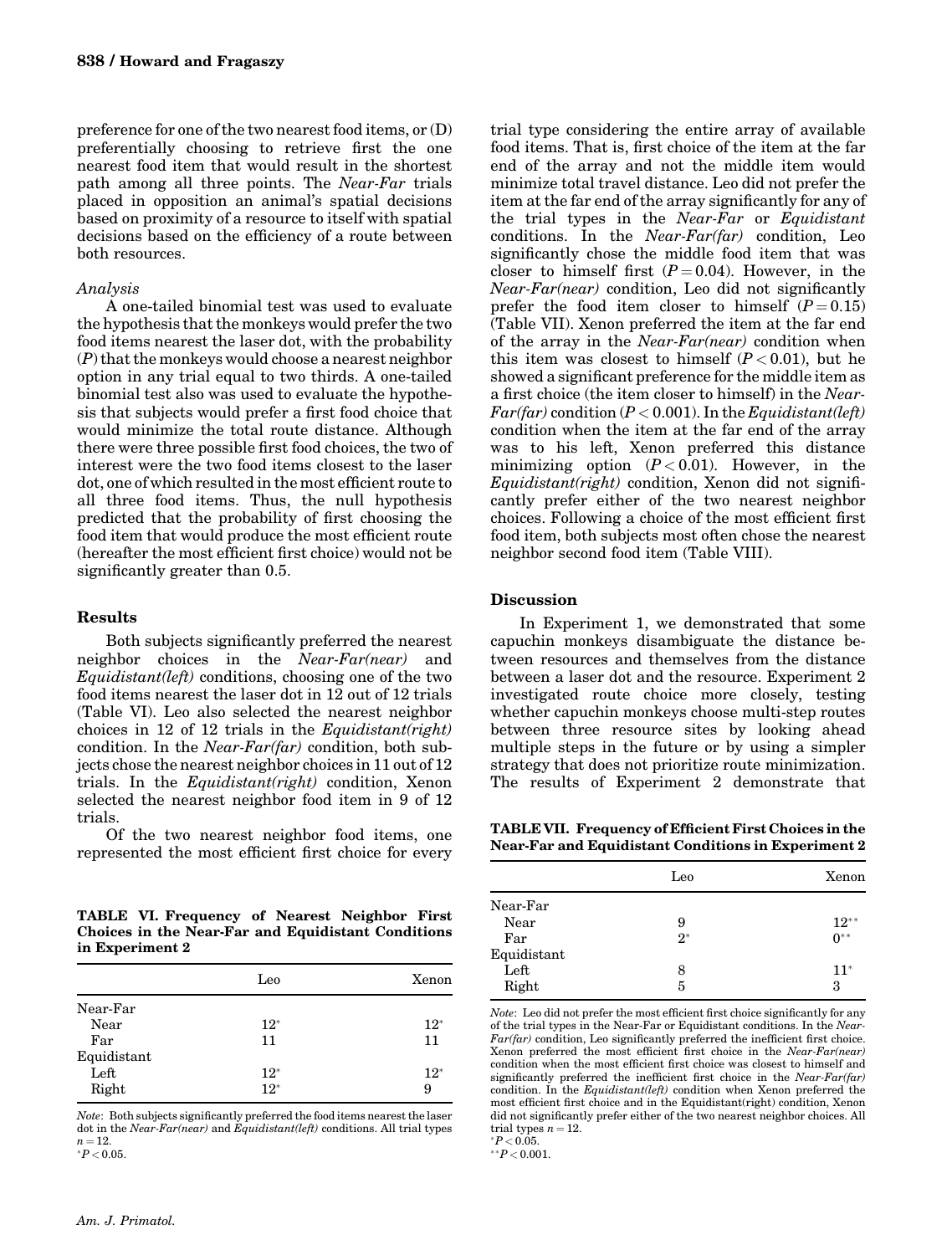TABLE VIII. Frequency of Choosing a Nearest Neighbor Second Food Item After the Choice of an Efficient First Food Item in Experiment 2

|             | Leo      | Xenon      |
|-------------|----------|------------|
| Near-Far    |          |            |
| Near        | $9(9)^*$ | $12(12)^*$ |
| Far         | 2(2)     | 0(0)       |
| Equidistant |          |            |
| Left        | 7(8)     | $11(11)^*$ |
| Right       | 4(5)     | 2(3)       |

Note: After choosing the most efficient first food item, both subjects most often chose the nearest neighbor second food item. Numbers in parentheses represent the total number of trials in which the subject made the efficient first choice for that condition. Numbers before the parentheses represent the number of second choices.  $*P < 0.05$ .

capuchin monkeys do not appear to use a complex multi‐step look ahead route choice strategy. Capuchins showed a preference for items nearest the laser dot, but did not consistently choose the one nearest food option that would result in the most efficient multi‐step route through all three food items. Subjects' preference for items closest to themselves, as well as side biases, also influenced the choice of routes for both subjects.

Neither subject chose minimizing routes through all three food items consistently, even in the Equidistant condition, indicating that they did not make their first food choices on the basis of the entire multi‐step route. The subjects did, however, significantly prefer the two food items nearest the laser dot over the further resource in their first and second choices. The capuchins chose randomly between the two nearest neighbor resources, without considering the global problem set, and proceeded through the remaining resources choosing the subsequent closest resource significantly more frequently than the third, farther resource. These results are in agreement with the analysis of Janson [2013], indicating that capuchin monkeys do not plan multi‐step routes using a complex look ahead strategy, even when their task did not require spatial memory of hidden objects. Anderson's [1983] study established that spatial choice patterns like those observed in this experiment were to be expected, since always moving to the closest resource site is an effective foraging strategy under most reward conditions and resource distributions. These results may more broadly lend support to the work of Higgins and Strauss [2004] stating that evolution is not likely to have selected for multi‐step look ahead strategies in spatial decision making.

#### GENERAL DISCUSSION

In this work, capuchin monkeys were presented with a TSP to test the influence of the proximity of resources to self and to examine whether capuchin

monkeys plan multi‐step routes through visible goal locations. The monkeys remained stationary with respect to the resources and used a laser pointer to "travel" to choices. The array was fully in view throughout each trial, and this experimental design allowed us to examine the capuchins' spatial choices without the limitations imposed by spatial memory. When the distance ratio between the two resources and the laser dot was large (i.e.,  $>1:3$ ), one subject systematically chose the closest resource to the laser dot, even when this meant first choosing an item further away from himself. These results suggest that, in at least one of our subjects, disassociating the location of self from the choice of a route was possible. The other monkey adopted choices reflecting a bias for resources closer to himself, even at the cost of a longer overall path and increased time to reward. These results are the first indication from a captive study that the use of an allocentric frame of reference, specifying the location of an object in relation to other objects in one's environment, is possible for some capuchin monkeys. This result contrasts with Potì's [2000] captive study, but agrees with Presotto and Izar's [2010] analysis of the natural ranging behavior of capuchin monkeys in an Atlantic forest habitat. As stated by Potì, the use of an allocentric frame of reference in this way may be a necessary prerequisite to planning a multi‐step route minimizing distance between multiple resources. However, this trend did not extend to minimizing distance between three choices in sequence, as examined in Experiment 2.

In Experiment 2, both subjects demonstrated a preference for food items nearest the laser dot with no apparent consideration for the global problem set. Subjects did not consistently execute distance‐minimizing multi‐step routes through all three resources, as they had no preference for the nearest neighbor food item that would result in the most efficient multi‐step route. Instead, subjects sometimes demonstrated a preference for one or the other nearest neighbor food item on the basis of its proximity to self in the Near‐Far condition and on the basis of side bias in the Equidistant condition.

The lack of multi-step route planning in nonhuman species, as evidenced by Janson [2013] and supported by our work, contrasts with the ready use of route planning typical for adult humans. Gibson et al. [2007] demonstrated that human performance on a laboratory TSP task exceeded the efficiency of the nearest neighbor model. So, while capuchin monkeys in this study appear to be less efficient than humans, their efficiency is similar to that of rats [Bureš et al., 1992] and pigeons [Gibson et al., 2007]. For nonhuman animals, a preference for nearby resources may represent a less cognitively demanding strategy that reliably resolves the Traveling Salesman Problem with a high relative degree of efficiency. In the wild, nonhuman primates are known to use strategies that minimize distance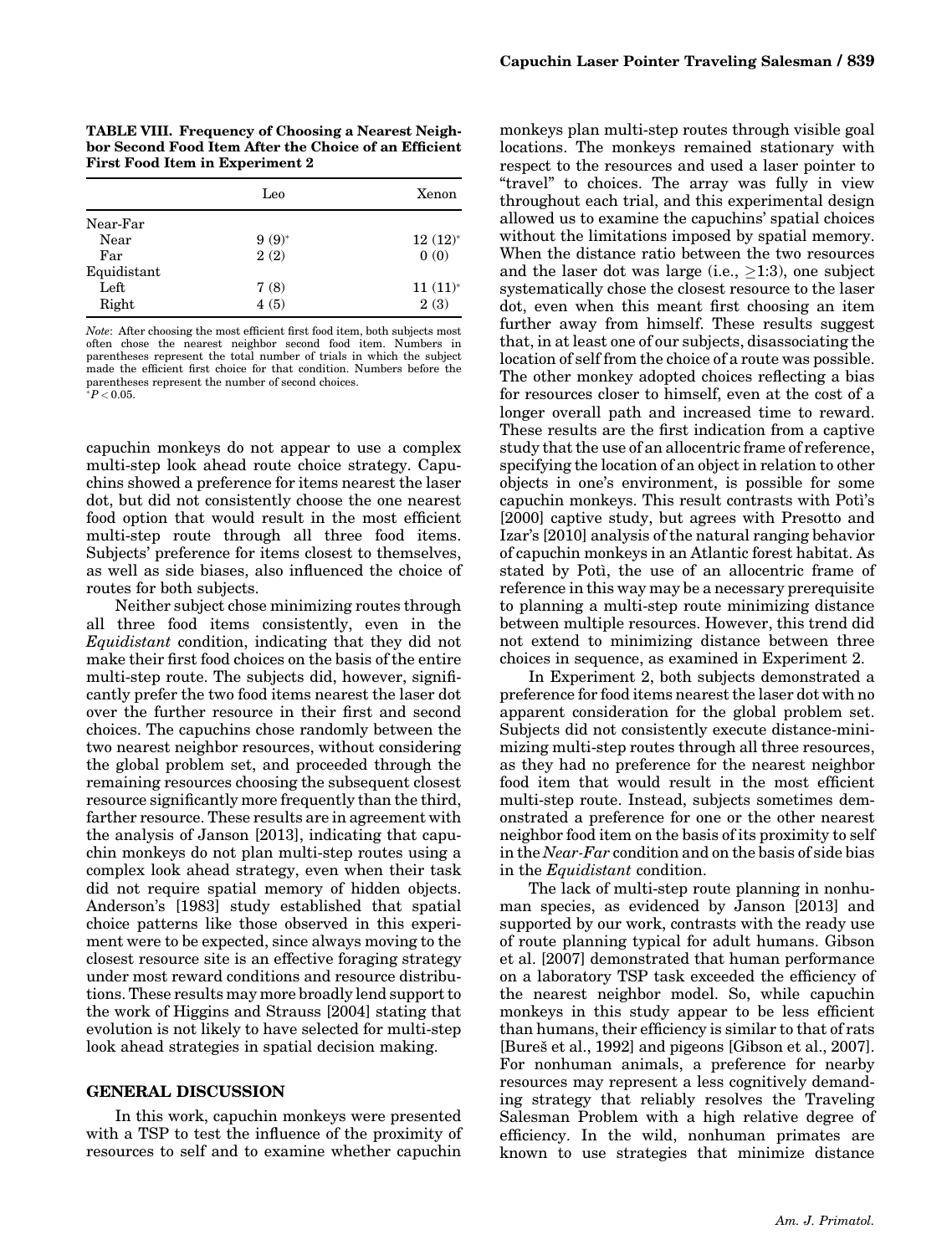traveled between goal sites including a preference for the nearest feeding site [Janson 1998] and integration of reward size and distance when visiting baited feeding platforms in the wild [Janson 2007]. In natural environments, where resources are often ephemeral and many ecological and social constraints exist on choosing appropriate resource sites, this strategy may produce sufficient resource exploitation and travel costs. Grove [2013] and Higgins and Strauss [2004] have demonstrated that knowledge of resource site location does not necessarily dramatically enhance route efficiency and Anderson [1983] indicates that complex multi‐step look ahead strategies were not likely to have been favored by natural selection. Based on our results and the results of Janson [2013], it seems likely that the execution of efficient routes by primates in the wild reflects a strategy that does not involve consideration of the global layout of resources, and also that this lack of optimal route choice may not be due to limitations imposed by spatial memory, but rather by a spatial decision making strategy that does not prioritize route optimality. Results from previous studies indicating that nonhuman primates planned their routes with multi‐step look ahead strategies [Cramer & Gallistel, 1997; MacDonald and Wilkie, 1990; Menzel, 1973] are likely more accurately explained by the use of a spatial decision making process that does not mandate route minimization.

The laser pointer apparatus used in this study allowed us to test whether capuchins could reason about the distance ratios between two resources, and could make decisions regarding those ratios, rather than the distance between the goal and the subject himself. However, the degree of explanatory power gained by our procedure may have come at the loss of relevant ecological context. For example, remaining stationary may have interfered with subjects' reasoning about the distances between multiple goal sites, or with planning an efficient route to three goal sites. Previous experiments with human infants indicate that experience with self‐produced locomotion enhances infants' spatial memory when tested in novel spaces [Uchiyama et al., 2008]. In natural situations, moving in their environment might enhance reasoning about the spatial relationships between monkeys and familiar goal sites, as well as the spatial relationships among multiple familiar goal sites. Further testing is necessary to determine the influence of moving among resources on capuchins' choice of efficient multi‐step routes.

Given that most animals must move from sites of rest and safety to resource sites, it is important to understand how they manage the costs and benefits of these travel decisions when traveling between multiple goals. This study indicates that some capuchins can look at an array of resources and make spatial choices allocentrically, on the basis of the spatial relationship between a point outside

themselves and those goal sites. This may be a prerequisite to advanced multi‐step route planning for nonhuman primates, and is an interesting avenue for future research.

# ACKNOWLEDGMENTS

The contents of this article do not necessarily represent the official views of the NIH. We thank Brian Stone, Marjolein De Nijs Bik, and Erin Colbert‐ White for their assistance during the experiments. We also thank the animal care and veterinary staff of the Primate Cognition Laboratory of the University of Georgia. This study complied with all laws regulating animal care and use in the United States. This study complied with protocols approved by the Institutional Animal Care and Use Committee of the University of Georgia and complied with all laws regulating animal care and use in the United States. The study also adhered to the principles of the American Society of Primatologists for the ethical treatment of primates.

# REFERENCES

- Anderson D. 1983. Optimal foraging and the traveling salesman. Theoretical Population Biology 24:145–159.
- Bureš J, Burešová O, Nerad L. 1992. Can rats solve a simple version of the traveling salesman problem? Behavioural Brain Research 52:133–142.
- Cramer AE, Gallistel CR. 1997. Vervet monkeys as travelling salesmen. Nature 387:464–464.
- Fragaszy DM, Kennedy E, Murnane A, et al. 2009. Navigating two-dimensional mazes: chimpanzees (Pan troglodytes) and capuchins (Cebus apella sp.) profit from experience differently. Animal Cognition 12:491-504.
- Garber PA. 1988. Foraging decisions during nectar feeding by tamarin monkeys (Saguinus mystax and Saguinus fuscicollis, Callitrichidae, Primates) in Amazonian Peru. Biotropica 20:100–106.
- Gibson BM, Wasserman EA, Kamil AC. 2007. Pigeons and people select efficient routes when solving a one‐way "traveling salesperson" task. Journal of Experimental Psychology Animal Behavior Processes 33:244–261.
- Grove M. 2013. The evolution of spatial memory. Mathematical Biosciences 242:25.
- Higgins CL, Strauss RE. 2004. Discrimination and classification of foraging paths produced by search‐tactic models. Behavioral Ecology 15:248–254.
- Janson CH. 1998. Experimental evidence for spatial memory in foraging wild capuchin monkeys, Cebus apella. Animal Behaviour 55:1229–1243.
- Janson CH. 2000. Spatial movement strategies: Theories, evidence, and challenges. In: Boinski S, Garber PA, editors. On the move: how and why animals travel in groups Chicago, IL: University of Chicago Press. p 491–518.
- Janson CH. 2007. Experimental evidence for route integration and strategic planning in wild capuchin monkeys. Animal Cognition 10:341–356.
- Janson CH. 2013. Death of the (traveling) salesman: primates do not show clear evidence of multi‐step route planning. American Journal of Primatology 9999:1–11. Available online ahead of print: doi: 10.1002/ajp.22186
- Janson CH, Byrne R. 2007. What wild primates know about resources: opening up the black box. Animal Cognition 10:357–367.